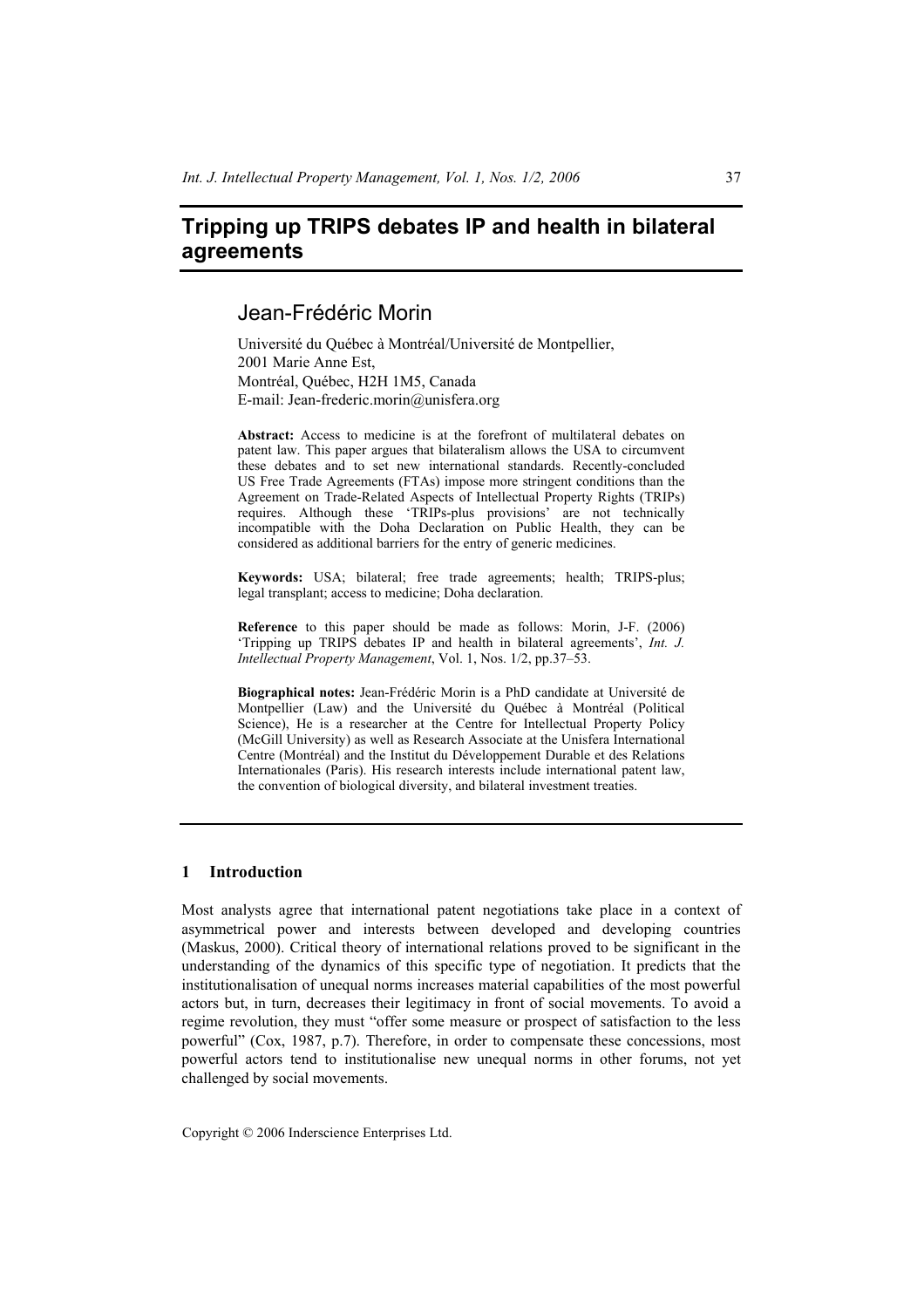Braithwaite and Drahos (2000) have proven the validity of this theoretical framework with their empirical analysis of the history of patent negotiations. They found that developed countries counter the resistance of developing countries by applying the strategy of 'forum shifting', which consists of moving the negotiating agenda from one organisation to another. In the 1970s, when developing countries dominated the debate on technology transfer at the United Nations conference on trade and development (UNCTAD), developed countries successfully reoriented the discussion towards the less political and more technical World Intellectual Property Organization (WIPO). In the 1980s, when developing countries called for a revision of the *Paris Convention for the Protection of Industrial Property*, some developed countries shifted the forum to the General Agreement on Tariffs and Trade (GATT).

In 1994, the agreement on Trade-Related Aspects of Intellectual Property Rights (TRIPS) was perceived as the 'new frontier' of the patent regime. Many developing countries believed that it "would represent the end of the road and the last multilateral effort to regulate internationally the issue of IPRs" (El-Said, 2005). While critical theory suggests that an asymmetrical regime is unlikely to stagnate, no other multilateral organisation devoted to patent law has been created in the last decade.

This paper argues that developed countries have shifted the 'new frontier' of IP lawmaking outside of the multilateral sphere. During the past decade, the European Union, the European Free Trade Association, the USA and Switzerland, among others, signed many bilateral agreements that provide standards that go beyond the TRIPS agreement, namely the so-called 'TRIPS-plus agreements'. Most of these bilateral agreements were signed with middle-income countries that are sufficiently developed to produce generic drugs locally but that do not have enough bargaining power to counter bilateral pressure. The threat of trade sanctions and, most of all, the prospect of a privileged access to European and American markets convinced these middle-income countries to sign the TRIPS-plus agreements.

I will confine my argument to the free trade agreements (FTAs) signed by the USA. While other countries have also signed TRIPS-plus agreements, the USA has been the most active country on the bilateral front over the past three years. In 2002, the US congress enacted the trade promotion authority stating that any

"agreement governing intellectual property rights that are entered into by the USA [must] reflect a standard of protection similar to that found in US law." (Trade Act of 2002, Section 2102)

Since then, the Bush administration has signed FTAs with Jordan, Singapore, Chile, Central American countries, the Dominican Republic, Australia, Morocco and Bahrain. Other FTAs are currently under negotiation with Panama, the Andean countries and the Southern African Customs Union.

It has been previously argued that developing countries succeeded in creating a linkage between the biodiversity regime and the patent regime and that the US circumvents these debates through bilateral agreements that provide higher standards on the patentability of plants and animals (Morin, 2004). This paper argues that bilateralism also allows the USA to bypass TRIPs' debates on access to medicine and to set higher standards for pharmaceuticals protection. To verify this hypothesis, selected patent provisions of recently concluded US FTAs are compared with those of the TRIPs agreement.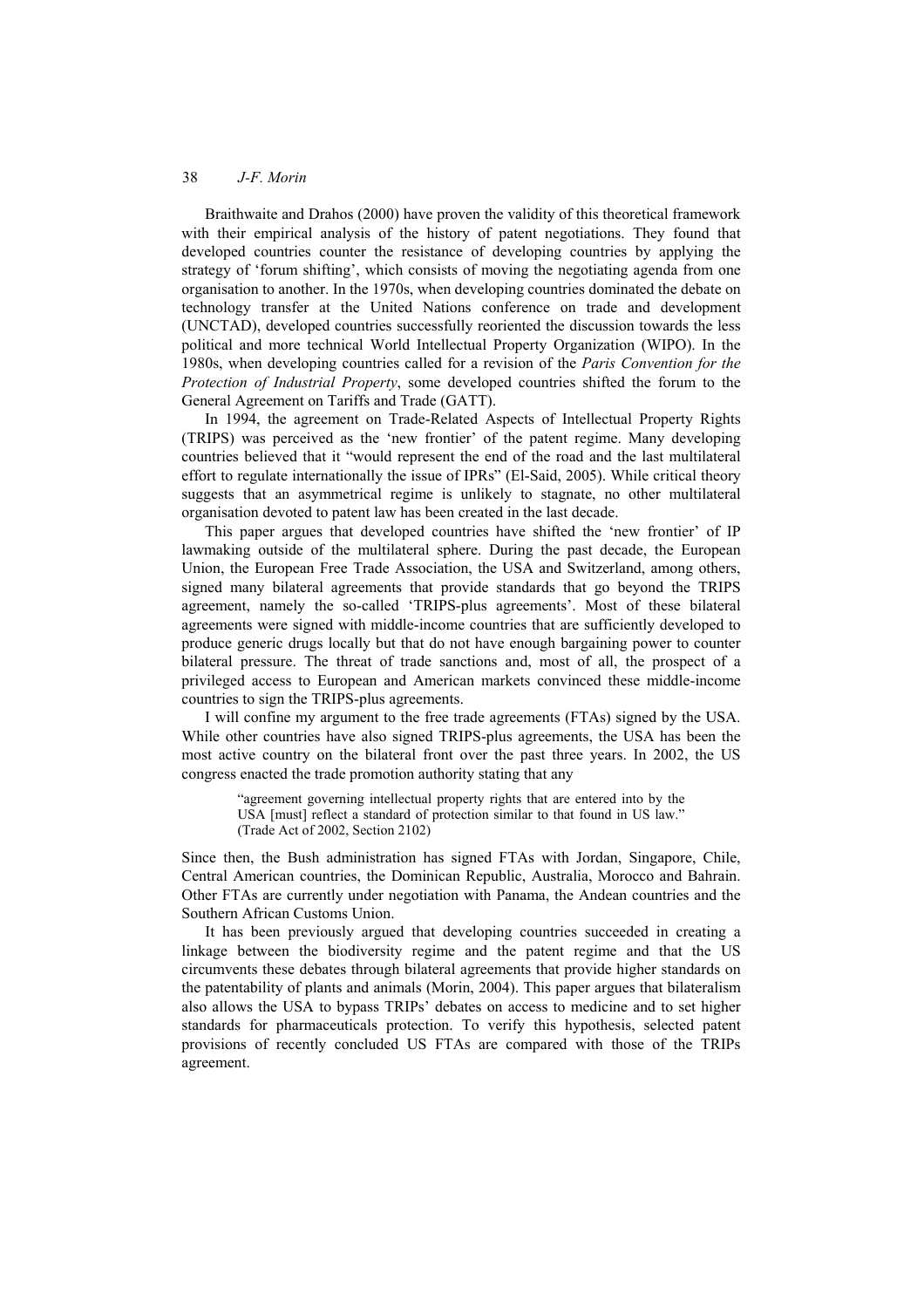| Recent US free trade agreements                                                                                                                |                                                                                                    |  |  |  |  |  |
|------------------------------------------------------------------------------------------------------------------------------------------------|----------------------------------------------------------------------------------------------------|--|--|--|--|--|
| Agreement between the USA and the Hashemite Kingdom of Jordan on the Establishment<br>of a Free Trade Area, signed on October 24, 2000. (JFTA) |                                                                                                    |  |  |  |  |  |
| <b>USA</b>                                                                                                                                     | Singapore Free Trade Agreement, signed on May 6, 2003 (SFTA)                                       |  |  |  |  |  |
| <b>USA</b>                                                                                                                                     | Chile Free Trade Agreement, signed on June 6, 2003 (CFTA)                                          |  |  |  |  |  |
| <b>USA</b>                                                                                                                                     | Central American and Dominican Republic Free Trade Agreement, sign on<br>December 17, 2003 (CAFTA) |  |  |  |  |  |
| <b>USA</b>                                                                                                                                     | Australia Free Trade Agreement, signed on May 18, 2004 (AFTA)                                      |  |  |  |  |  |
| <b>USA</b>                                                                                                                                     | Morocco Free Trade Agreement, signed on March 2, 2004 (MFTA)                                       |  |  |  |  |  |
| USA                                                                                                                                            | Bahrain Free Trade Agreement, signed on September 14, 2004 (BFTA)                                  |  |  |  |  |  |

Most provisions included in US FTAs are TRIPS*-equivalent*, that is to say, literally meaning they are duplicated from the TRIPS Agreement. However, some are TRIPS-plus provisions. Among the latter, they prescribe the patentability of second therapeutic uses of known medicine (Section 3), provide a stronger protection for data submitted to regulatory authorities (Section 4), extend the term of protection (Section 5), narrow the exceptions to the rights conferred (Section 6), add conditions on the use of compulsory licences (Section 7), proscribe the international exhaustion doctrine (Section 8), and restrict the grounds for revocation (Section 9). Primarily, in order to understand the legal and political significance of these TRIPS-plus provisions, one needs to look at multilateral debates on access to medicines (Section 2).

# **2 From multilateral debates to bilateral agreements**

Bilateral agreements "reflect a reaction to the growing resistance that US initiatives encounter in the WTO" (Correa, 2004). While the industry and developed countries were the key actors leading the negotiation of the TRIPS agreement, NGOs and developing countries took a more active role in the post-TRIPS period (Helfer, 2004). As the UK's Commission on Intellectual Property Rights (2002a) observes, NGOs have played "an important role in highlighting and analysing issues of concern to developing countries". Similarly, Adrian Otten (CIPR, 2002b), Director of WTO's IP division, commented on the palpable change in the balance of power within the TRIPS Council:

> "I have been with the WTO and the GATT for more than 25 years and we have seen an increasing number of influential developing countries or blocks of developing countries become members and active participants."

Indeed, developing countries and NGOs underlined the significance of taking into account health issues when defining the appropriate level of protection. While there are provisions in TRIPS that allow countries to balance patent protection against public health objectives, these remain open to interpretation. This uncertain legal environment can dissuade developing countries to take advantage of these provisions.

This argument seemed especially relevant in the light of actions taken against a number of countries using compulsory licensing. In 1997, the USA threatened to enforce sanctions on Thai exports if Thailand did not drop its plan to use compulsory licensing provisions. In 1998, 40 pharmaceutical manufacturers brought suit against South Africa's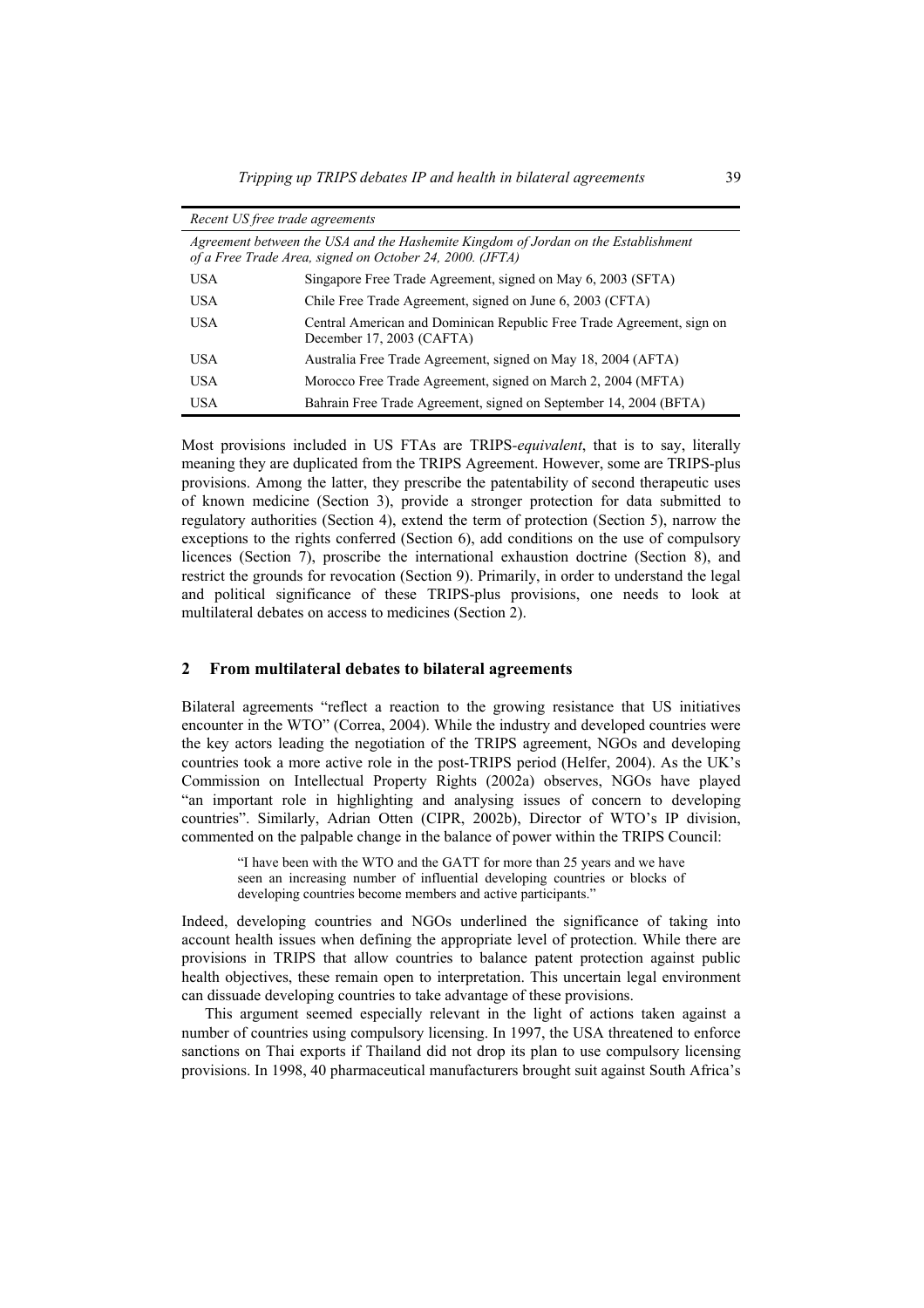law on compulsory licensing. In 2000, the USA filed a claim under the WTO dispute settlement mechanism against Brazil for its use of compulsory licences.

In the light of these actions, a broad transnational coalition was formed, including: NGOs, some academics, the generic pharmaceutical industry, countries facing health crises, countries with large producers of generic drugs and the World Health Organization. The coalition attributed the problem of access to medicines, in part, to patent protection. As Sell and Prakash (2004) argue, the paradigm 'patents = free trade + investment = economic growth' was reformulated by 'generics = lower prices = life saved'. Pharmaceutical patents quickly became the symbol of the fight against the HIV/AIDS pandemic.

With the normative and institutional support of this coalition, developing countries clearly expressed that health issues were a deal-breaker for a new trade round. Indeed, the launch of the Doha round of negotiations was made possible in 2002 partly because WTO members reached a side agreement on public health. The *Doha Declaration on Public Health* specifically stated "the TRIPS Agreement does not and should not prevent members from taking measures to protect public health". Accordingly, WTO members affirm that

> "it can and should be interpreted and implemented in a manner supportive of the WTO members' right to protect public health and, in particular, to promote access to medicines for all" (para. 4).

A year later, WTO members went one step further. They agreed on a solution to the problem, left unresolved by the Doha Declaration, of countries with insufficient manufacturing capacities to make effective use of compulsory licensing. The Decision of August 30th, 2003 defined the conditions under which a country can use a compulsory licence to allow the production and export of generic drugs for the supply of another country.

Public health advocates welcomed these substantial changes as an 'important achievement' (Hoen, 2002). However, the reaction from the industry was less enthusiastic. The Pharmaceutical Research and Manufacturers of America recently acknowledged that the balance of power at the WTO no longer serves its interests:

"PhRMA recognises that the current impasse in the Doha Development Round negotiations as well as in the deliberations in the TRIPS Council call into question the current value of the WTO as a venue for improving the worldwide protection of intellectual property. Free Trade Agreements thus provide a logical approach to gaining improved intellectual property protection." Pharmaceutical Research and Manufacturers of America (2004)

These claims echoed loud in the office of the US Trade Representative (USTR). Indeed, the US forum shifted from the WTO to bilateral FTAs where developing countries are isolated from the institutional support of their coalition and from the normative support of transnational NGOs (Drahos, 2002). Following, the US took advantage of the asymmetry of power to introduce TRIPS-plus provisions, such as, the patentability of new uses of known medicines.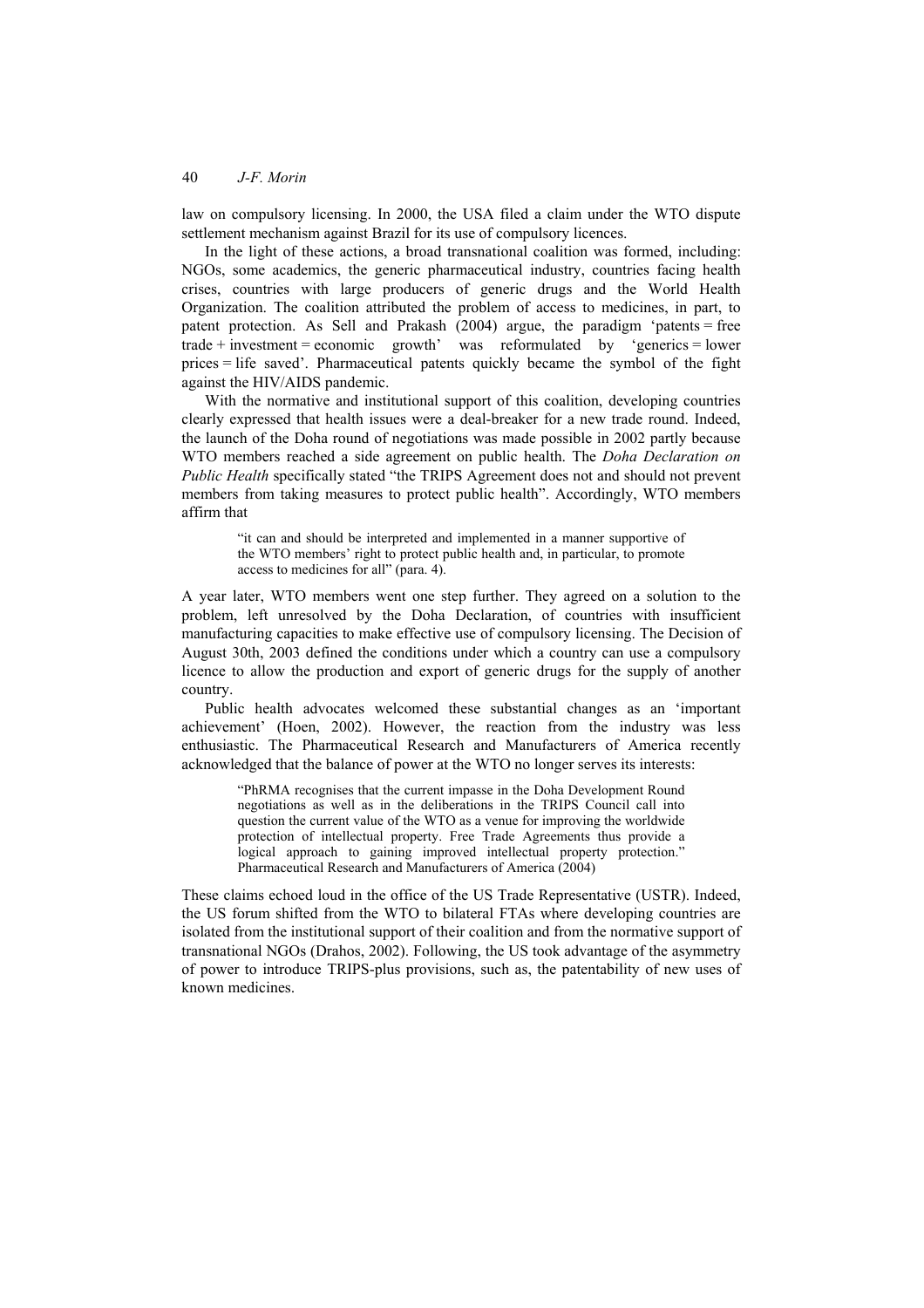# **3 Patentability of new uses of known medicines**

All FTAs duplicate the first sentence of Article 27(1) of the TRIPS agreement: 'patents shall be available for any inventions, whether products or processes, in all fields of technology'. According to this statement, there would be at least two kinds of patentable inventions: product inventions and processes inventions.

However, the TRIPS agreement leaves unclear the question of whether a new use of a known product qualifies as a patentable invention. One could consider that the patentability of new uses is included in the patentability of processes, such as in US law (Kantor, 2005). One could also interpret Article 27(1) to mean that WTO members have the freedom to determine if a new use of a known product is patentable. Article 27(3)(b) is more precise regarding the patenting of new uses for medical purposes: "Members may also exclude from patentability diagnostic, therapeutic and surgical methods for the treatment of humans or animals". Thus, it is safe to think that a WTO member can exclude from patentability a new use of a substance known to cure cancer but subsequently found effective for the treatment of HIV/AIDS.

The FTAs concluded with Australia, Morocco and Bahrain do not allow such flexibility. The Australian FTA states "patents shall be available for any new uses or methods of using a known product" (AFTA, art. 17.9.1). The FTAs, signed with Morocco and Bahrain, go one step further and specify that the patentability of new uses of known product includes those "for the treatment of humans and animals" (MFTA, Art 15.9.2; BFTA, Art 14.8.2).

This new provision will likely serve as a model for subsequent FTAs. Given that the USTR seeks for consistency, once a new rule is incorporated in an FTA, it is usually maintained in subsequent FTAs. Thus, it is safe to assume that the USA will try to use the Australian, Moroccan and Bahraini precedents as leverage to convince Andean countries to change their current law, such as, to allow the patentability of second therapeutic uses for known pharmaceutical products (Andean Court of Justice, 2000).

# **4 Far-reaching protection of undisclosed data**

Before commercialising a new pharmaceutical product, a company must first obtain a marketing approval from a regulatory authority, such as, Food and Drug Administration (FDA) or the European Agency for Evaluation of Medicinal Products. To get this approval, the company may have to conduct certain tests to assess the safety and efficacy of its product and submit the results to a regulatory authority. Since clinical tests require vast financial resources and extensive time, some experts argue that these data are a valuable investment that must be protected from disclosure to other potential applicants. Others argue that the entry of generic drugs should be facilitated by allowing secondary entrants to rely on data submitted by a first applicant.

Somewhere between these two viewpoints, Article 39(3) of the TRIPS agreement establishes a minimum international standard for the protection of marketing approval data.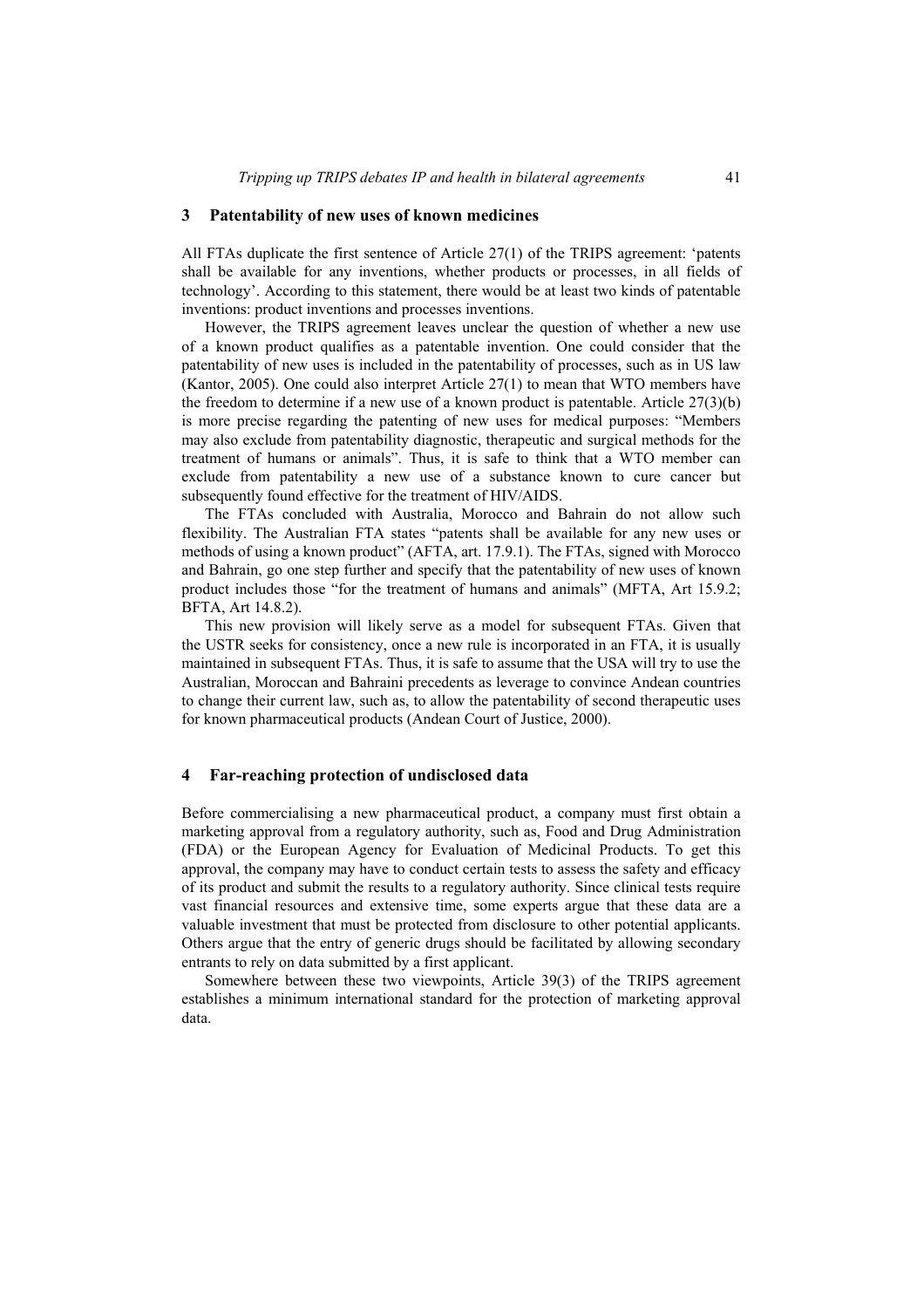Members, when requiring, as a condition of approving the marketing of pharmaceutical or of agricultural chemical products which utilise new chemical entities, the submission of undisclosed test or other data, the origination of which involves a considerable effort, shall protect such data against unfair commercial use. In addition, Members shall protect such data against disclosure, except where necessary to protect the public, or unless steps are taken to ensure that the data are protected against unfair commercial use.

This provision leaves considerable room for interpretation. A WTO member could consider that his obligation only applies to a limited range of data. For example, he could choose to limit his protection on data that involves a *considerable effort* in terms of financial investment. The type of protection that is conferred also leaves room for different interpretations. A protection against unfair commercial use does not necessarily prohibit a third party from submitting a marketing approval application for that data (Correa, 2004; UNCTAD-ICTSD, 2005).

FTAs signed with Singapore, Chile, Australia, Morocco and Bahrain provide a more specific and far-reaching protection for data submitted to regulatory authorities (SFTA, Art. 16.8; CFTA, Art. 17.10; CAFTA, Art. 15.10; AFTA, Art. 17.10; MFTA, Art. 15.10; BFTA, Art. 14.9). The undisclosed data to be protected are not only those that involve a considerable effort, but also include all information concerning the safety or efficacy of a product that contains a new chemical entity. Contradictory to the TRIPS approach of unfair competition law, FTAs grant applicants exclusive rights on their data for a minimum protection period of five years from the date of approval (ten years for agricultural chemical products). During this period, other applicants who seek marketing approval for a similar product cannot rely on these data, even if they were submitted to a foreign regulatory authority.

In addition, FTAs establish a link between the drug registration and the patent system. They do so by conferring two additional rights to patent owners:

- patent owners shall be notified of the identity of any third party applying for a marketing approval on a patented product
- patent owners shall give their consent for the issue of any marketing approval during the term of their patent.

According to a report from the US Federal Trade Commission (2002), such a link, without additional safeguards, is vulnerable to abuse from brand-name companies who can prevent the availability of more generic drugs (Federal Trade Commission, 2001, i).

Even when there is no patent on the product submitted for marketing approval, the protection of undisclosed data can have similar economic consequences. In most cases, the effective commercial term of a patent will extend beyond the term of protection provided by data exclusivity. However, in some cases, a patent may not be issued or the development period may be so long that the patent has expired. The protection of undisclosed data would then function as a substitute for patent protection, *de facto*, excluding competitors until they obtain their own data or until the end of the five year protection period (Pugatch, 2004).

Another crucial issue is the relationship between data exclusivity and compulsory licensing. It is unclear whether compulsory licences also apply to the data submitted to the regulatory authority. If ruled not to apply to this data, these licences would be ineffective in all cases where marketing approval is still subject to the patent owner's consent.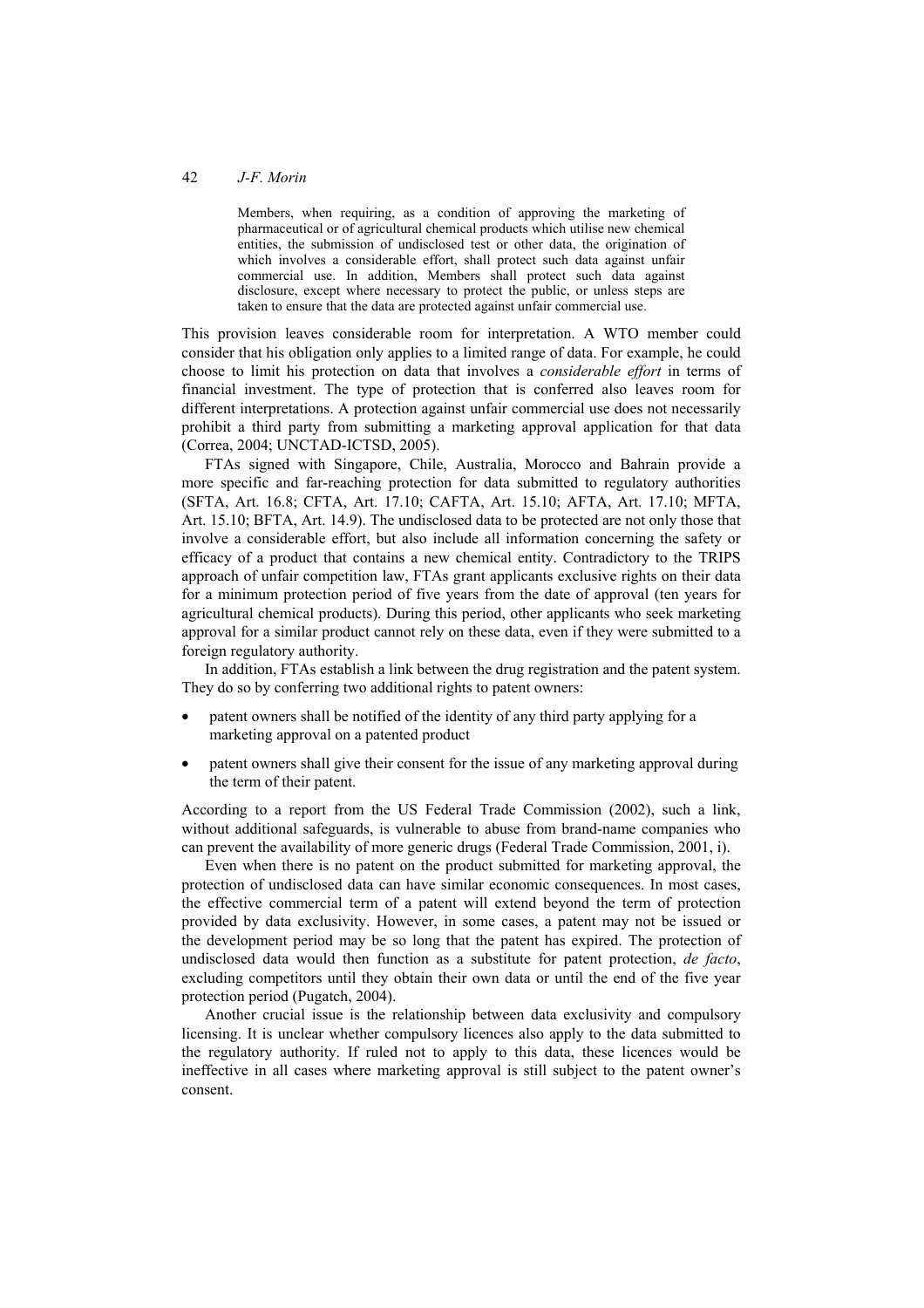Given the major advantages that this implies for brand-name companies, FTA provisions on data exclusivity represent a significant achievement for the USA. The following example, taking place in Guatemala, illustrates this fact (IPWatch, 2005). In December 2004, a few months after the CAFTA negotiations were finished, Guatemala changed its law to allow secondary entrants to rely on data submitted by a first applicant before the end of the five year period. US officials reacted by saying that the new law put into question Guatemala's commitment to implement CAFTA and warned that the latter may not be sent to Congress for ratification until Guatemala undo its law. In January 2005, the Guatemalan government then introduced a new bill that would protect undisclosed data for a period of five years.

In Guatemala and in many other countries that signed an FTA with the USA, the regulatory authorities in charge of marketing approvals will become the watchdog of rights conferred by a patent. As a result, marketing approval procedures may well become increasingly complicated, as well as, lengthier for generic firms. However, as the next section will show, FTAs palliate this side effect for brand-name drug products by providing a compensation for unreasonable delays.

#### **5 Protection of an effective patent term**

Article 33 of the TRIPS Agreement provides that "the term of protection available shall not end before the expiration of a period of 20 years". Since this period is counted from the filing date, it guarantees only a nominal term of protection. The effective term of protection, defined as the length of time for which a product can effectively be marketed with the benefit of exclusive patent rights, can be substantially reduced by a number of administrative procedures. Two of these administrative procedures are the patent examination process and the marketing approval process.

Concerning the patent examination process, article 62(2) of the TRIPS agreement explains that the procedure shall permit the granting of a patent within a reasonable period of time in order to avoid unwarranted curtailment of the protection period. However, the TRIPS Agreement does not specify what is meant by a 'reasonable period of time' nor does it delineate how patent holders should be compensated for unwarranted curtailment.

At the time of negotiating the TRIPS agreement, this problem of unwarranted curtailment was not really relevant for US law since the US traditionally calculated the period of protection from the date of granting rather than from the date of filing. However, the USA had to change its laws to comply with the TRIPS nominal period of protection. To guarantee an effective period of protection of 17 years from the date of granting, the *Patent Term Guarantee Act* was enacted in 1999. The Act declares that the term of a patent can be extended when the USPTO fails to issue a patent within three years after the actual filing date (35 USC 154).

From the US industry point of view, a similar guarantee of an effective term should exist everywhere: "In some countries, political interference by the health ministry […], administrative delays and backlogs are the primary reason for delays in granting patents" (IFAC, 2003). Thus, only a few months after the *Patent Term Guarantee Act* had come into force in the USA, its essence was duplicated in US FTAs. Most of them state that "each Party, at the request of the Patent owner, shall adjust the term of a patent to compensate for unreasonable delays that occur in granting the patent" (SFTA,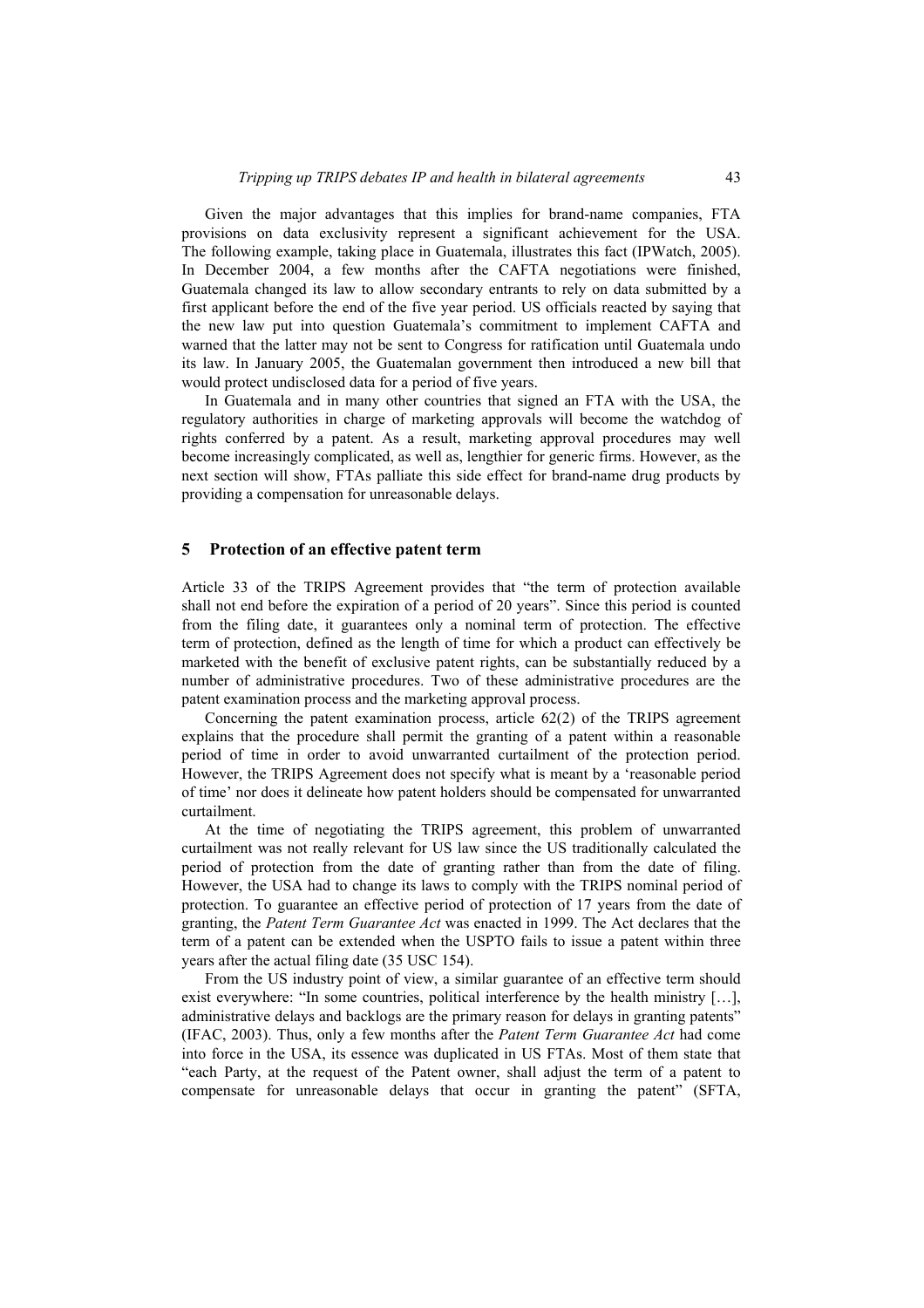Art. 16.7.7; CFTA, Art. 17.9.6; CAFTA, Art. 15.9.5; AFTA, Art. 17.9.8; MFTA, Art. 15.9.7; BFTA, Art. 14.8.6). To avoid any ambiguity, the USA defined the notion of unreasonable delay, stating

"An unreasonable delay shall at least include a delay in the issuance of a patent of more than four years from the date of filing of the application in the Party, or two years after a request for examination of the application has been made, whichever is later." (In the case of the CFTA and CAFTA, these delays were extended to five years and three years).

The second administrative procedure that can reduce the effective patent term is the marketing approval process. In the USA, where *Food and Drug Administration* procedures are particularly rigorous, these delays can be particularly long. Consequently, Congress enacted the *Hatch-Waxman Act* in 1984, allowing a patent owner to apply for an extension of his patent for a period corresponding to one-half of the clinical testing time plus all of the approval time, up to a maximum of five years (35 US 156).

Once again, US FTA duplicated US law

"With respect to any pharmaceutical product that is subject to a patent, each Party shall make available an extension of the patent term to compensate the patent owner for unreasonable curtailment of the patent term as a result of the marketing approval process."

However, the notion of unreasonable curtailment is left undefined. (JFTA, Art. 4.23; SFTA, Art. 16.8.4; CFTA, Art. 17.10.2; CAFTA, Art. 15.9.6; AFTA, Art. 17.9.8; MFTA, Art. 15.10.3; BFTA, Art. 14.8.6).

By protecting an effective term of protection beyond what the TRIPS require, US FTAs seem to serve as vehicles for the legal transplantation of US law into foreign countries. Arguably, this one-size-fits-all approach is not always suitable for countries facing major health crises. For this reason, among others, Henry A. Waxman, co-sponsor of the US act that introduced an extended term of protection to compensate FDA procedures, is now opposed to US FTAs:

Like most good legislation, the Hatch-Waxman compromise was carefully designed for a specific situation, in a specific regulatory system. But our success here does not mean it is appropriate for other countries. That is why I am greatly alarmed by its inclusion in Free Trade Agreements […]. Many of our trading partners face vastly different challenges and circumstances than we do here in the USA. (Waxman, 2003)

It should be pointed out that none of the FTAs have incorporated the *Hatch-Waxman Act*  in its entirety. While the Act protected the effective patent term, it also simplified the marketing approval process. However, as we will see in the next section, none of the FTAs duplicated this latter aspect of the *Hatch-Waxman Act*.

# **6 Restrictions on the authorised exceptions**

A patent confers exclusive rights on making, using, offering for sale, selling and importing an invention without the authorisation of the patent holder. However, every patent regime provides some exception to these exclusive rights, such as, the use of the invention for teaching and research or the preparation of medicines for certain prescriptions. Most of these exceptions are covered by Article 30 of the TRIPS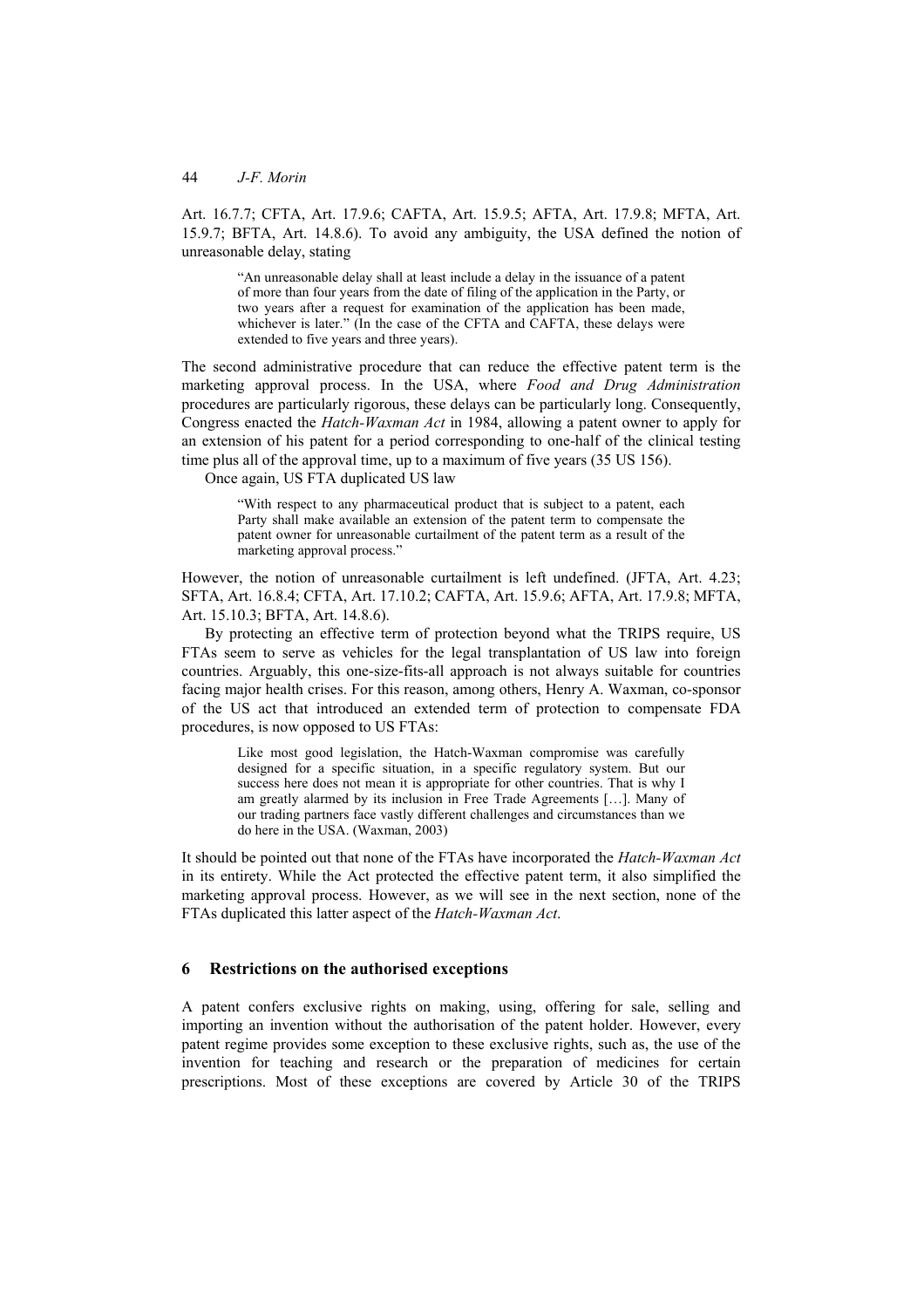Agreement. The paper does not list the specific exceptions that are authorised, but rather defines three general conditions for their admissibility:

Members may provide limited exceptions to the exclusive rights conferred by a patent, provided that such exceptions do not unreasonably conflict with a normal exploitation of the patent and do not unreasonably prejudice the legitimate interests of the patent owner, taking into account the legitimate interests of third parties.

The TRIPS agreement does not exclude any specific exception as long as it fulfils the requirements of Article 30. Most US FTAs duplicate this provision. However, they add a provision that can restrict its potential use:

> If a Party permits a third person to use the subject matter of a subsisting patent solely to support an application for marketing approval of a pharmaceutical product, that Party shall provide that any product produced under such authority shall not be made, used or sold in the territory of that Party other than for purposes related to generating information to meet requirements for approval to market the product once the patent expires […]. (JFTA, Art. 4.19; SFTA, Art. 16.7.5; CFTA, Art. 17.9.4; CAFTA, Art. 15.9.5; AFTA, Art. 17.9.6; MFTA, Art. 15.9.5; BFTA, Art. 14.8.5)

This provision essentially reflects the report of the panel in the dispute *Canada–Patent Protection of Pharmaceutical Products* (Roffe, 2004). In 2000, a panel found that the regulatory exemption (sometimes called the 'bolar exception'), which permits competitors to manufacture samples of the patented product for the purpose of seeking marketing approval, fell within the general conditions of Article 30. It also concluded that the stockpiling exemption, which permitted competitors to manufacture and stockpile a patented product for sale after its expiration, constituted a 'substantial curtailment' of the rights of patent owners and, therefore, did not fall within the terms of Article 30. By integrating this ruling in its FTAs, the US made sure that it can keep its regulatory exemption (35 USC 271) and that other countries cannot follow the Canadian example and maintain a stockpiling exception.

While this FTA provision reflects a WTO panel report, it still represents an additional restriction on US partners compare to their WTO obligations. A panel report does not apply to countries other than that of the complaining party. If another panel or the appellate body was to examine the stockpiling exemption again, it may decide to take into account the Doha Declaration on public health (which was adopted two years after the *report Canada–Patent Protection of Pharmaceutical Products*) and arrive at a different interpretation of Article 30. Although this is unlikely to happen, it cannot be excluded.

In addition, US FTAs provide a second restriction on the use of a general exception:

"[…] and if the Party permits exportation, the product shall only be exported outside the territory of that Party for purposes of meeting marketing approval requirements of that Party." (JFTA, Art. 4.19; SFTA, Art. 16.7.5; CFTA, Art. 17.9.4; CAFTA, Art. 15.9.5; AFTA, Art. 17.9.6; MFTA, Art. 15.9.5; BFTA, Art. 14.8.5)

This restriction on exporting without the consent of the patent owner seems limited to products initially produced to support an application for marketing approval. If this interpretation is right, a signatory country could rely on another provision of the FTA to allow the export of generic medicines produced for purposes other than meeting marketing approval requirements (Veroneau, 2004).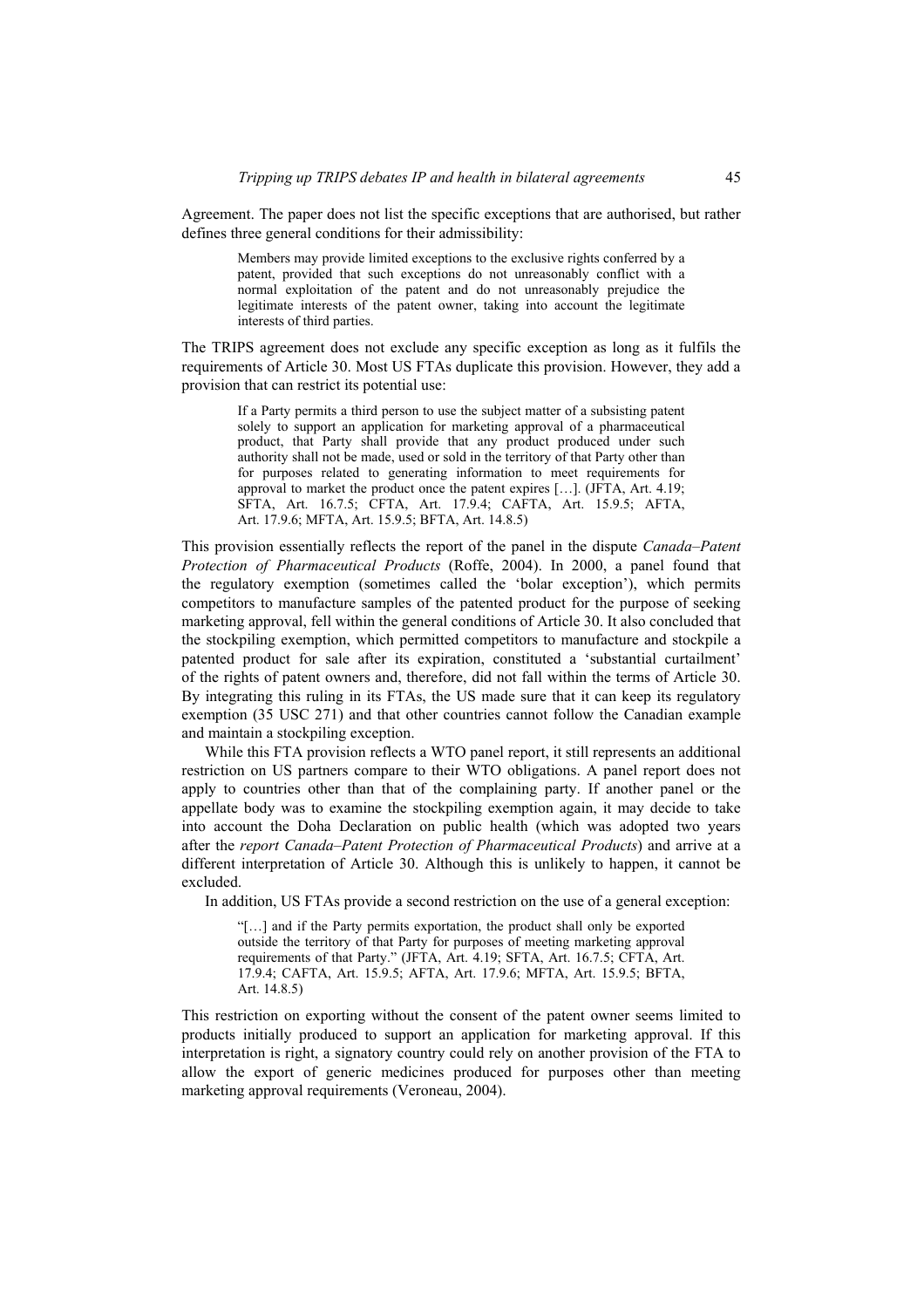However, for a group of four congressmen, this provision preclude signatory countries

> "from exporting generic versions of patented pharmaceutical products for any reason other than use in obtaining marketing approval because that is the only exception noted." (Levin et al., 2004)

If this interpretation is correct, it could restrict the number of potential solutions to the problem of countries with insufficient capacities in the pharmaceutical sector to make effective use of compulsory licensing. A group of developing countries suggested that Article 30 of TRIPS should be interpreted in order to authorise third parties to make, sell and export pharmaceutical products without the consent of the patent holder to address the problem of countries with insufficient industrial capacities (Council, 2002). Since FTAs provide that "if the Party permits exportation, the product shall only be exported outside the territory of that Party for purposes of meeting marketing approval requirements of that Party", it is possible, though unlikely, that they prohibit such interpretation of Article 30 and its FTAs equivalent.

To address the problem of countries with insufficient capacities to make effective use of compulsory licensing, FTAs signatories might have to use the mechanism provided in the decision adopted by the WTO General Council on August 30 (WTO, 2003). This decision allows WTO members, under certain conditions, to export pharmaceutical products made under compulsory licences and predominantly intended for the supply of the domestic market. However, as the next section will show, not all FTAs signatories will actually be able to benefit from this decision.

#### **7 Additional restrictions on the use of compulsory licences**

A compulsory licence is an authorisation given by a government allowing a third party to use a patented invention without the consent of the patent holder. Article 31 of the TRIPS agreement prescribes the general conditions under which a WTO member can issue a compulsory licence. These conditions are numerous and restrictive. They include the patent holder's right to receive an adequate remuneration and the availability of a judicial mechanism to review the validity of any decision relating to compulsory licences. Nevertheless, as the Doha Declaration on Public Health explicitly recognised, WTO members remain free "to determine the grounds upon which such licences are granted".

Yet, three of the recent US FTAs restrict the grounds upon which a compulsory licence can be granted. The first of these FTAs is the one signed with Jordan, specifying a restrictive list of legitimate grounds:

Neither Party shall permit the use of the subject matter of a patent without the authorisation of the right holder except in the following circumstances: (a) to remedy a practice determined after judicial or administrative process to be anti-competitive; (b) in case of public non-commercial use or in the case of a national emergency or other circumstances of extreme urgency, provided that such use is limited to use by government entities or legal entities acting under the authority of a government; or (c) on the ground of failure to meet working requirement, provided that importation shall constitute working. (JFTA, 4.20)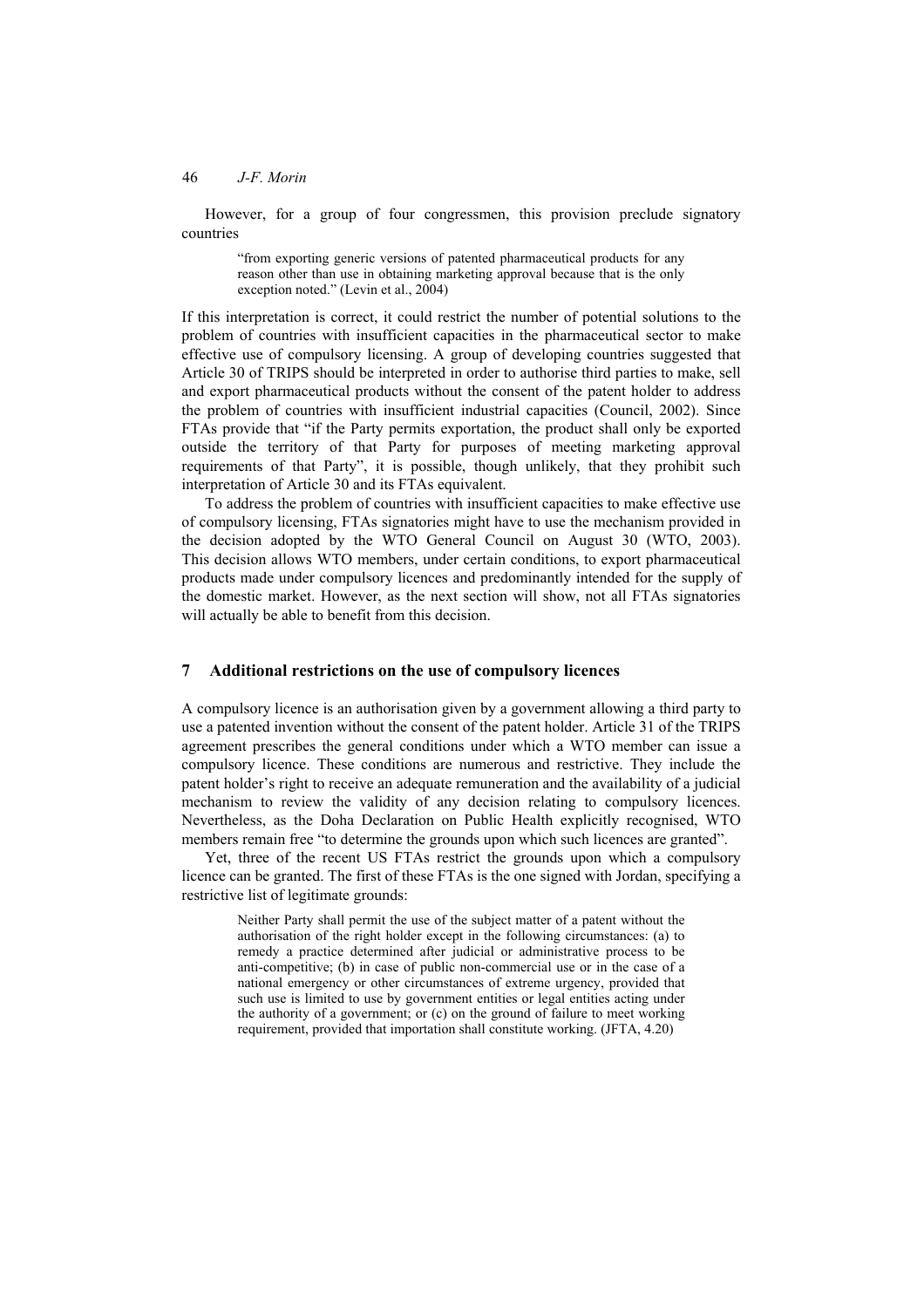FTAs signed with Singapore and Australia go even further (SFTA, Art. 16.7.6, AFTA, Art. 19.9.7). Consistent with US law and practices, they specify that if a party uses compulsory licences to remedy an anti-competitive practice, they should recognise that a patent does not necessarily confer market power. In addition, these two FTAs prohibit the use of compulsory licences on the grounds of failure to meet working requirements (as opposed to the Paris Convention, which specifically authorises this condition). Finally, the Singaporean and Australian FTAs provide that if a Party uses a compulsory licence in the case of a national emergency, the Party "may not require the patent owner to provide undisclosed information or technical know-how related to a patented invention that has been authorised for use". This additional restriction protects the data submitted for the marketing approval of the product. Thus, in some cases, the effective use of a compulsory licence to market generic products would be undermined by the exclusivity, which the patent owner has on these data.

On the other hand, FTAs signed with Chile, Central American countries, Bahrain and Morocco do not include any specific provisions on compulsory licences. For these countries, compulsory licensing is authorised as long as it fulfils the requirements of TRIPS Article 31. A side letter even explicitly states that the IP chapter does not prevent the effective application of the General Council's August 30, 2003 Decision on compulsory licences for exportation to countries with insufficient industrial capacities.

Since these FTAs, signed with developing countries, do not provide additional requirements for compulsory licences, one could argue that they demonstrate the US deference for the Doha Declaration on Public Health. However, the Doha declaration recognises that every WTO member, i.e., not only developing countries, has the right to determine the grounds upon which compulsory licences could be granted. The August 30, 2003 Decision is actually intended for countries, such as Singapore and Australia, that have sufficient industrial capacities to produce and export generic product to other countries. If the Australian or Singaporean governments want to issue compulsory licences to supply to less developed countries, they will have to negotiate with the USA on a special relaxation of the rules as the Canadian government has done. Indeed, before the Canadian legislation on compulsory licences to improve access to medicines in developing countries came into force, the Canadian government signed a memorandum of understanding with the USA, agreeing that the provisions of NAFTA would not be applied to block the legislation. Nevertheless, the USA did not duplicate this memorandum of understanding in the FTAs that it later concluded with Australia.

# **8 Prohibition of the international exhaustion doctrine**

During the TRIPS negotiations, the USA, among other countries, wanted to enforce the principle of national exhaustion. Developing countries, on the other hand, wanted to protect the practice of parallel imports to safeguard the principle of international exhaustion. The result was somewhat ambiguous:

"For the purposes of dispute settlement under this Agreement, […] nothing in this Agreement shall be used to address the issue of the exhaustion of intellectual property rights."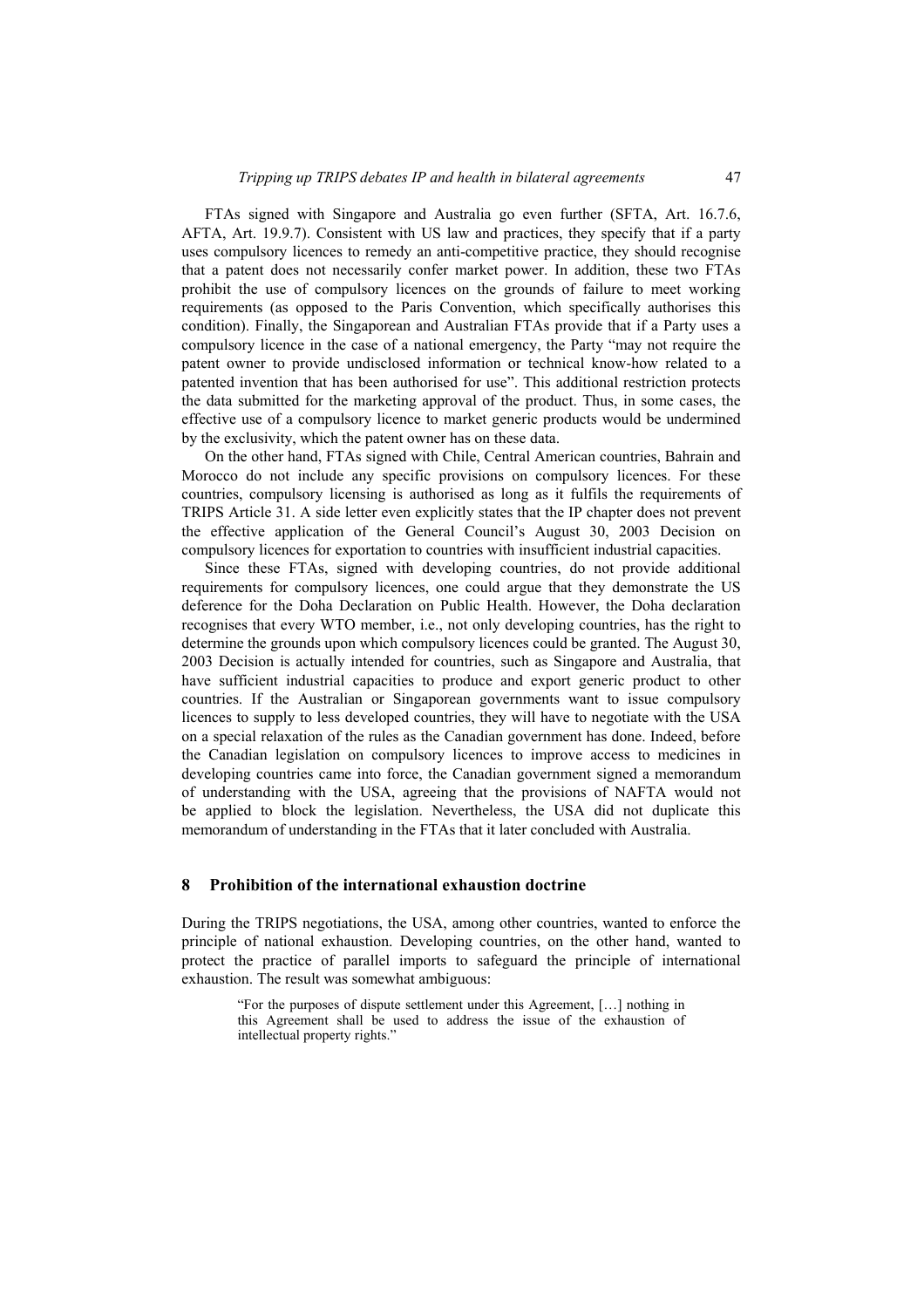The Doha Declaration on TRIPS and Public Health left out any doubt, stating:

"The effect of the provisions in the TRIPS Agreement that are relevant to the exhaustion of intellectual property rights is to leave each member free to establish its own regime for such exhaustion without challenge."

The negotiation of bilateral treaties, therefore, is laden with opportunities for the USA to enforce its notion of national exhaustion. As such, bilateral treaties concluded with Morocco and Australia prohibit the application of a full principle of international exhaustion, requiring that:

Each party shall provide that the exclusive right of the patent owner to prevent importation of a patented product, or a product that results from a patented process, without the consent of the patent owner shall not be limited by the sale or distribution of that product outside its territory, at least, where the patentee has placed restriction on importation by contract or other means (AFTA, Art. 17.9.4, MFTA, Art. 15.9.4).

This approach reflects US case law under which the rights of a patent holder are exhausted when the patented product is first sold anywhere in the world provided the patent holder did not restrict subsequent movement of the product by contract. Since a patent holder can still place restriction on parallel imports, the approach cannot be considered as a full application of the international exhaustion doctrine.

To date, every bilateral treaty that prohibits the principle of international exhaustion has been signed with countries that already give greater importance to national exhaustion. Conversely, since CAFTA does not explicitly prohibit the doctrine of international exhaustion, Central American countries can maintain their current law and practice regarding parallel imports.

It is nevertheless interesting to note that the enforcement of provisions prohibiting the use of international exhaustion has spurred a domestic debate in the USA. In view of the high cost of pharmaceuticals in the USA, the Senate is currently reviewing a bill that would introduce the international exhaustion doctrine into US law. The proposed Act states,

"It shall not be an act of infringement to use, offer to sell, or sell within the USA or to import into the USA any patented invention […] that was first sold abroad by or under authority of the owner or licensee of such patent." (S.2328)

This debate over international exhaustion in the US points to the fact that the US is, in itself, not immune to the impact of the increasing rule-based environment it is creating. Challenging how the Executive is pursuing its agenda and its impact on the country's ability to set national policy, David Dreier, a member of Congress, argued:

> We need to set our national policy on the critical issues first, before trying to engage in setting international standards […]. If our trade negotiators with Australia are moving the drug policy debate in one direction or the other, the tail will be wagging the dog on some of the most important policy decision we face (Dreier, 2003).

The USTR has tried to reassure congressmen by publishing a document called "Questions and Answers about Pharmaceuticals". In this document, the USTR expressed a curious opinion by arguing that Congress could enact a law that breaches its international commitments regarding international exhaustion: "Even if a dispute settlement panel found the USA acted inconsistently with the FTA, it could not require Congress to amend the law" (USTR, 2004). Considering that the USA is doing everything it can to convince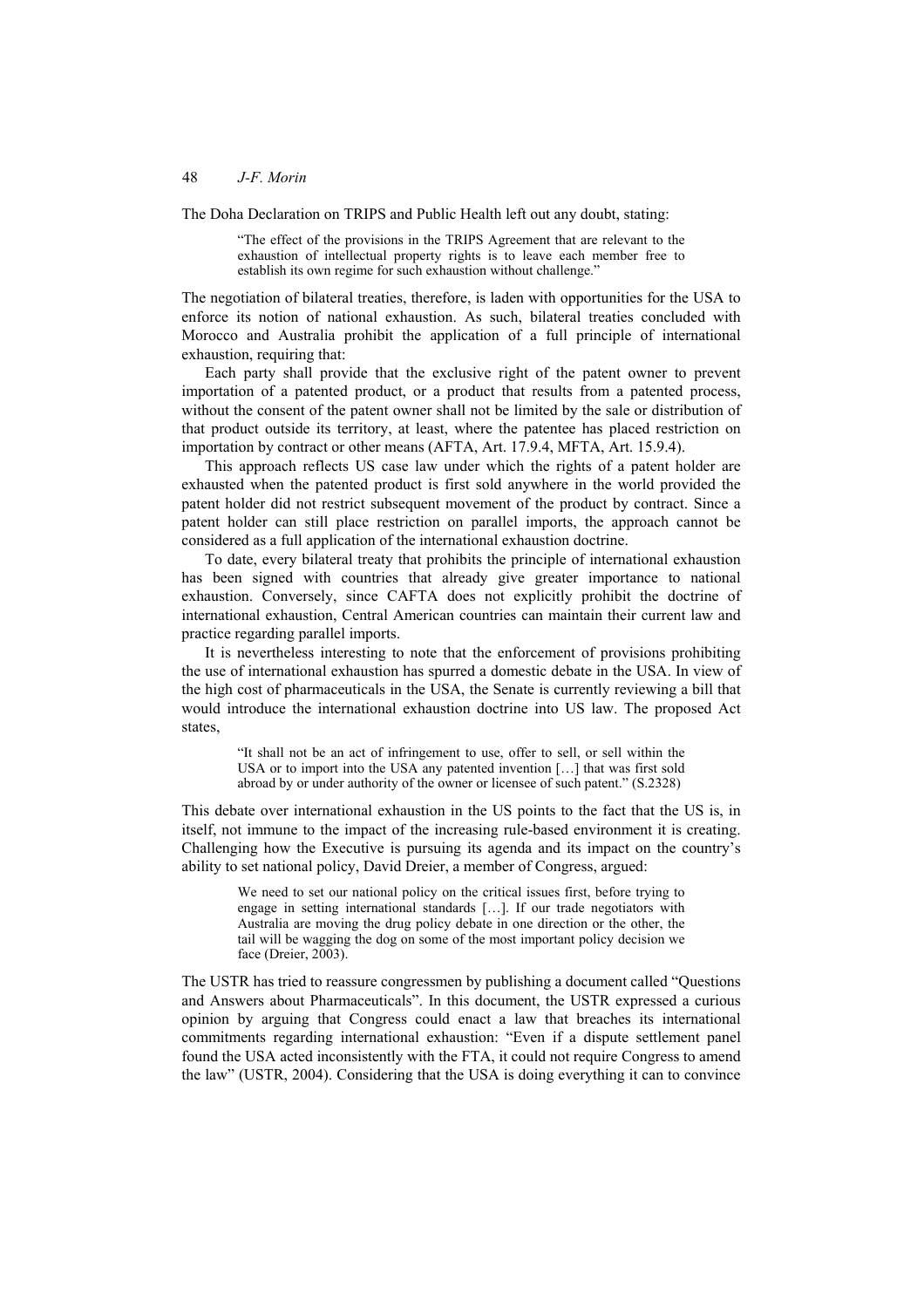developing countries to fully implement the TRIPS agreement, this point of view is quite astonishing.

#### **9 Restrictions on the grounds for revocation**

During the TRIPS negotiation, the issue concerning the grounds that can justify a revocation of a patent was highly controversial (Gervais, 2003). The final version of TRIPS Article 32 circumvents these controversies and does not address directly the issue of the grounds for revocation: "An opportunity for judicial review of any decision to revoke or forfeit a patent shall be available". Most analysts interpret the TRIPS as leaving to the WTO members the discretion to determine the ground for revocation. Accordingly, WTO members would have the authority to revoke a patent on grounds of public interest, including for compliance with the public health law and for abuses that might result from the exercise of the exclusive rights.

In this context, FTAs represent a new opportunity for the USA to restrict the basis of revocation. Indeed, most FTAs include commitments on revocation that go beyond the TRIPS agreement:

Each Party shall provide that a patent may be revoked only on grounds that would have justified a refusal to grant the patent. A Party may also provide that fraud, misrepresentation, or inequitable conduct may be the basis for revoking a patent or holding a patent unenforceable. (SFTA, Art. 16.7.4; CFTA, Art. 17.9.5; CAFTA, Art. 15.9.4; AFTA, Art. 17.9.5; MFTA, Art. 15.9.5; BFTA, Art. 14.8.4)

These grounds reflect US law where a patent can be revoked on grounds that would have justified the refusal of its grant and where, under the 'clear hands' doctrine, a patent might be unenforceable for a basis of fraud, misrepresentation or inequitable conduct. However, while the notions of "fraud, misrepresentation or inequitable conduct" can be broadly defined, these FTAs do not allow the revocation on any ground pertaining to other public interest. They do not authorise, as the Convention of Paris does, revocation in cases where the compulsory licensing grant is not sufficient to prevent the failure to work.

The introduction of this new provision in bilateral FTAs may offer some support for US's multilateral objectives. Indeed, under WIPO negotiations of the Substantive Patent Law Treaty, the grounds for revocation were once again negotiated multilaterally.<sup>1</sup> Although these negotiations have been recently suspended, the US strategically built an alliance through its FTAs that can be instrumental to support the restriction of the grounds for revocation in subsequent multilateral negotiations. As the IP negotiation history has shown, bilateralism could be an exit line when the multilateral road is obstructed, as well as, an entry line for a subsequent multilateral highway.

# **10 Concluding remarks**

As summarised in Table 1, this paper demonstrated a number of important features of FTAs, namely: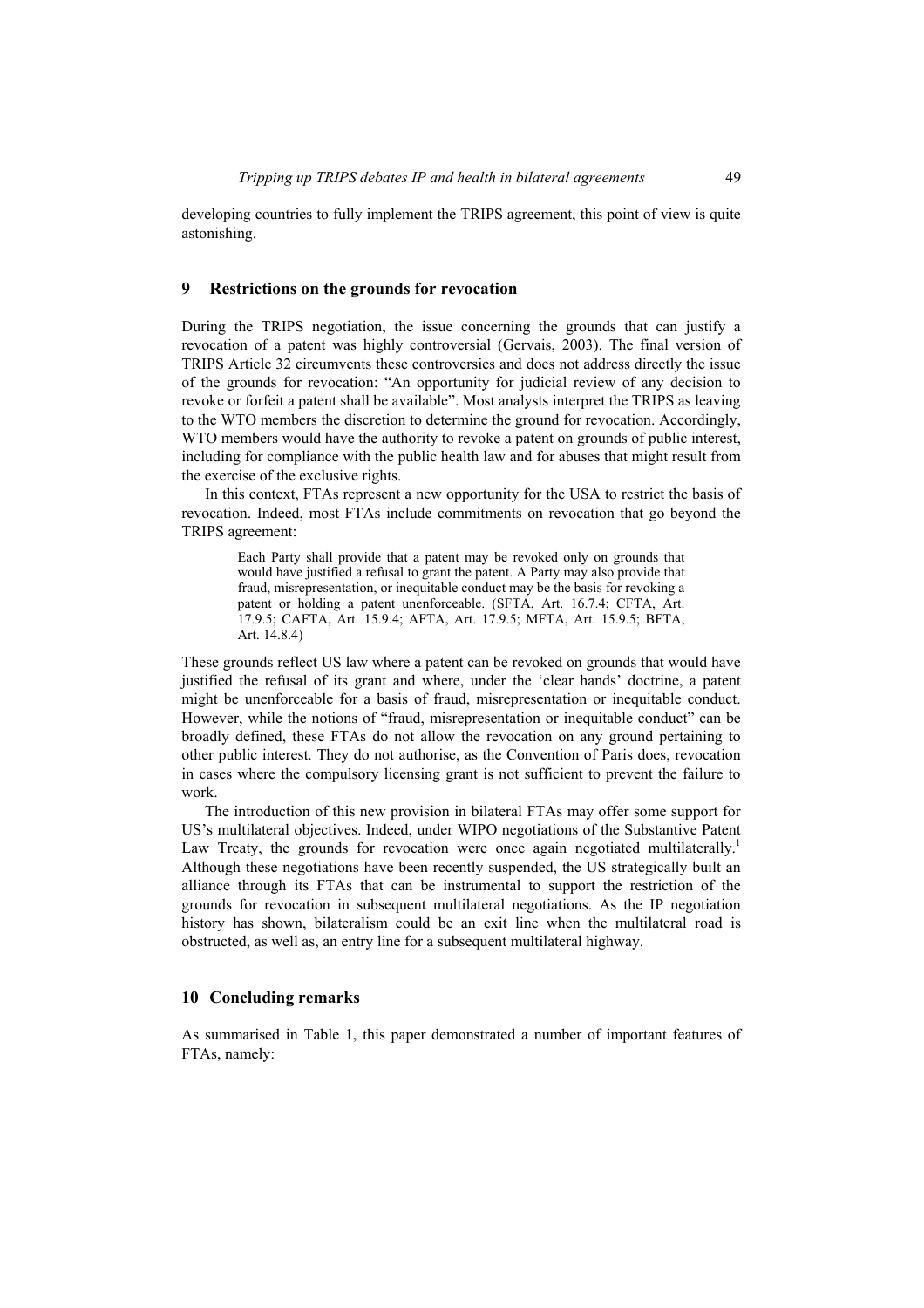- the patentability of new uses of known medicines
- the protection of undisclosed data
- the extended term of protection to compensate administrative procedures
- the prohibition of some exceptions
- the definition of circumstances for compulsory licensing
- the proscription of the international exhaustion doctrine
- and the restriction of the grounds for revocation.

FTAs clearly allow the USA to go beyond the TRIPS agreement. This paper demonstrated that some FTAs: prescribe the patentability of new uses of known medicines, strengthen the protection of undisclosed data, extend the term of protection to compensate administrative procedures, prohibit some exceptions to the conferred rights, define circumstances for compulsory licensing, proscribe the doctrine of international exhaustion, and restrict the ground for revocation. All of these TRIPS-plus provisions are additional barriers to the entry of generic medicines in FTAs signatories' market.

|                                                                                                           | <b>TRIPS</b><br>(1994) | <b>JFTA</b><br>(2000) | <b>SFTA</b><br>(2003) | <b>CFTA</b><br>(2003) | <b>CAFTA</b><br>(2003) | <b>AFTA</b><br>(2004) | <b>MFTA</b><br>(2004) | <b>BFTA</b><br>(2004) |
|-----------------------------------------------------------------------------------------------------------|------------------------|-----------------------|-----------------------|-----------------------|------------------------|-----------------------|-----------------------|-----------------------|
| New use of a known<br>medicine shall be<br>patentable                                                     |                        |                       |                       |                       |                        | $\sqrt{}$             | $\sqrt{}$             | $\sqrt{}$             |
| Patent owners shall<br>give their consent for<br>the issue of any<br>marketing approval                   |                        |                       | V                     | $\sqrt{}$             | V                      | $\sqrt{}$             |                       |                       |
| The term of a patent<br>must be extended to<br>compensate<br>marketing approval<br>process                |                        | V                     | V                     | V                     | V                      | $\sqrt{}$             |                       |                       |
| Generic medicines<br>can only be made and<br>exported for<br>purposes of<br>marketing approval            |                        | V                     | V                     | V                     | $\sqrt{}$              | $\sqrt{}$             |                       |                       |
| Compulsory licences<br>are not authorised<br>except under specific<br>circumstances                       |                        | V                     | V                     |                       |                        | $\sqrt{}$             |                       |                       |
| The exclusive right<br>to prevent<br>importation shall not<br>be limited by sale<br>outside the territory |                        |                       |                       |                       |                        | V                     |                       |                       |
| The ground for<br>revocation is<br>explicitly restricted                                                  |                        |                       | V                     | V                     |                        | V                     |                       |                       |

**Table 1** Selected TRIP-plus provisions related to health issues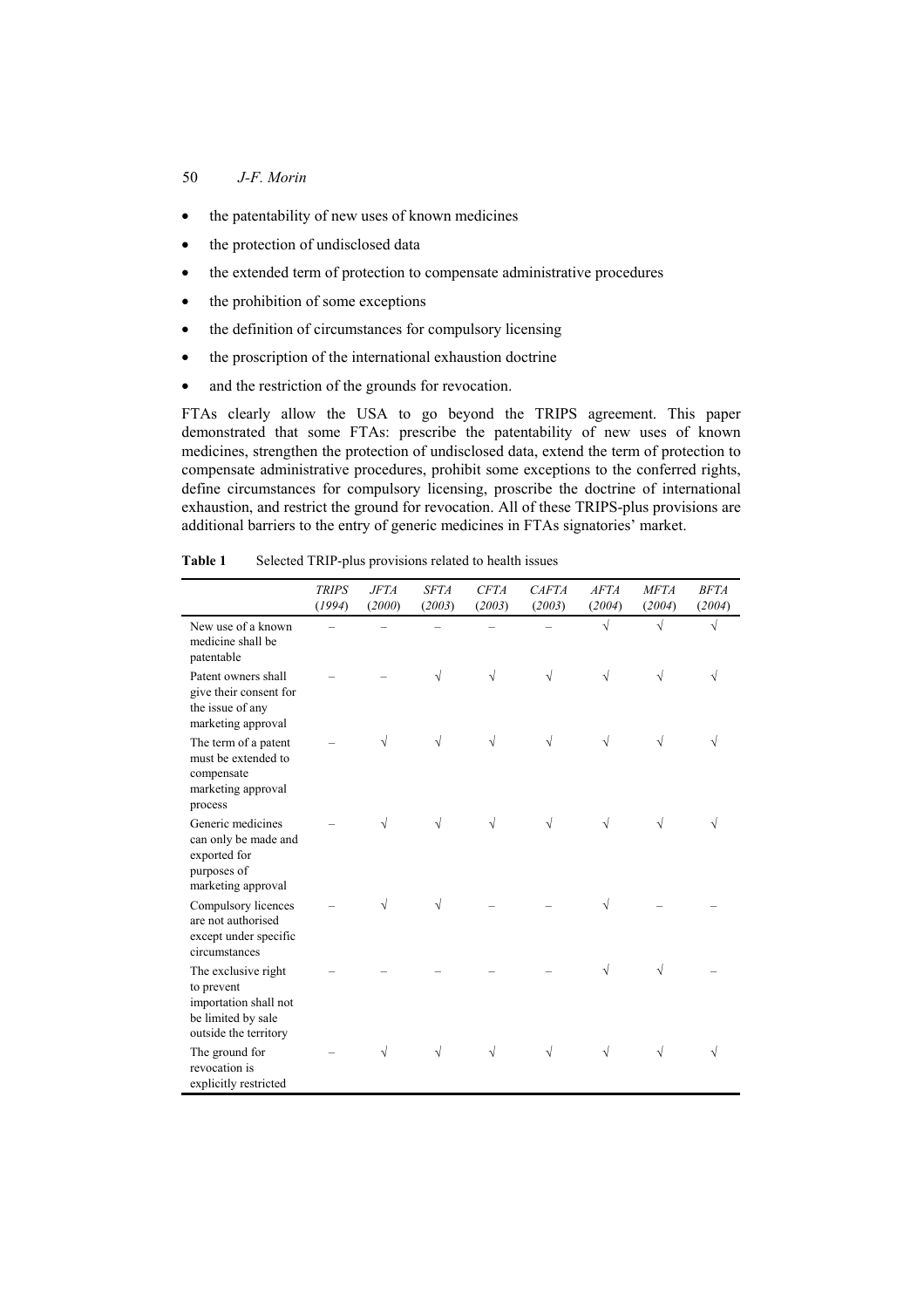Since FTAs include TRIPS-plus provisions, many believe that they are inconsistent with the Doha Declaration. Among them, several members of Congress argued that, in a letter to President Bush,

> "provisions in [bilateral] agreements or under consideration for inclusion violate the requirement in Section 2101(b)(4)(C) of the Trade Promotion Authority Act of 2002 to uphold the 2001 WTO Declaration on Public Health." (Solis et al., 2004)

Furthermore, French President Chirac expressed in no uncertain terms that forcing some countries to abandon the Doha Declaration on Public Health in favour of bilateral negotiations constitutes immoral blackmail (Chirac, 2004).

The US Trade Representative, Robert Zoellick, was quick to respond to Chirac's bold assertion. In an interview with the Financial Times he retorted with defiance, exclaiming

> "I guess my response to France would be that I wish they would quit trying to undermine the rest of the world economy with agricultural exports and to divert attention with issues like this." (Dyer et al., 2004)

A diversion which he deems to be unfounded in view of his belief that FTAs do not contradict the Doha Declaration. From Zoellick's point of view,

> "FTAs not only do not conflict with the objectives expressed in the Doha Declaration, but reinforce those objectives and facilitate efforts to address public health problems." (Veroneau, 2004)

The flexibilities guaranteed by the Doha Declaration can be legitimately used to enhance, rather than curtail, patent protection norms. Giving the example of the US agreement with Jordan to substantiate his view, Zoellick claims that Jordan has effectively used its agreement with the USA as a gateway to develop its pharmaceutical industry, thus enhancing access to medicines for Jordanians. As such, the US government firmly believes that the protection of public health is compatible with the adoption of ever-increasing patent protection norms in the pharmaceutical industry.

In my view, although FTAs are legally compatible with the Doha Declaration on Public Health, they contravene to its spirit. The Doha Declaration is a political declaration that aims to preserve a flexible interpretation of TRIPS' minimum standards. It does not in any way establish a legal ceiling against the extension of IP standards. WTO members remain free to lay down rules that go beyond the minimum standards of the TRIPS agreement. That being said, the Doha Declaration was clearly adopted with a view to preserve the flexibility of developing countries to maintain a minimal protection (Abbott, 2004). If a WTO member wishes to raise its patent standards, the decision should originate from a domestic decision process and not be prescribed by a foreign actor, be it a transnational firm through a private contract, an international organisation through a technical assistance program, or a foreign country through a bilateral treaty. Given that mutual trust is a key condition for the conclusion of the Doha Round, respecting the spirit of the Doha Declaration should remain a priority of developed countries.

# **Acknowledgement**

The author would like to thank Carlos Correa, Stefanie Bitton, Marc Paquin, Karel Mayran, and Cecile Bensimon for her helpful comments and discussions.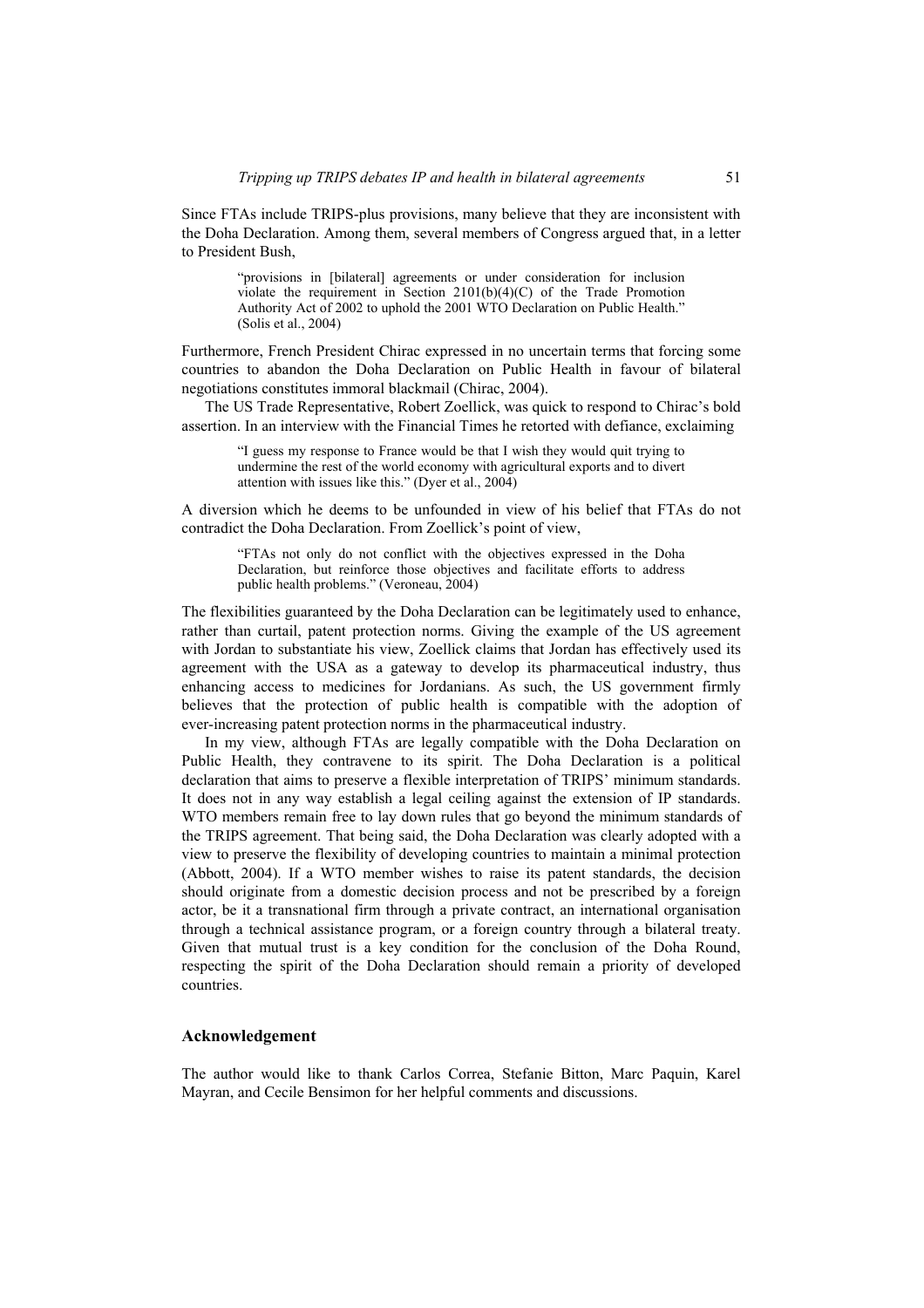#### **References**

- Abbott, F. (2004) *The Doha Declaration on the TRIPS Agreement and Public Health and the Contradictory Trend in Bilateral and Regional Free Trade Agreements*, Geneva, Quaker United Nations Office, http://www.geneva.quno.info/pdf/OP14Abbottfinal.pdf.
- Andean Court of Justice, Decision 89-AI-2000, *Acción de Incumplimiento interpuesta por la Secretaría General de la Comunidad Andina contra la República del Perú*, alegando incumplimiento de los artículos 4 del Tratado de Creación del Tribunal y 16 de la Decisión 344 de la Comisión; así como de la Resolución 406 de la Secretaría General
- Braithwaite, J. and Drahos, P. (2000) *Global Business Regulation*, Cambridge University Press, Cambridge.
- Chirac, J. (2004) *Message lu à la Quinzième Conférence Internationale Sur le Sida*, http://www.diplomatie.gouv.fr/actu/bulletin.asp?liste=20040713.html.
- Commission on Intellectual Property Rights (CIPR) (2002a) *Integrating Intellectual Property Rights and Development Policy: Report of the Commission on Intellectual Property Rights*, London, http://www.iprcommission.org/graphic/documents/final\_report.htm.
- Commission on Intellectual Property Rights (CIPR) (2002b) *Transcript of Session 8: International Institutions, Rules and Practices and Capacity Building*. http://www.iprcommission.org/ papers/pdfs/conferences/session\_8.pdf.
- Correa, C. (2004) 'Bilateralism in intellectual property: defeating the WTO system for access to medicines', *Case Western Reserve Journal of International Law*, Vol. 36, No. 1, pp.79–96.
- Council (2002) Council for Trade-Related Aspects of Intellectual Property Rights, *Paragraphe 6 of the Ministerial Declaration on the TRIPS Agreement and Public Health*, Communication dated 21 June 2002 received from the Permanent Mission of Brazil, IP/C/W/355.
- Cox, R. (1987) *Production, Power and World Order: Social Forces in the Making of History*, Columbia University Press, New York.
- Drahos, P. (2002) *Developing Countries and International Intellectual Property Standard-setting*, London, Commission on Intellectual Property Rights, http://www.iprcommission.org/papers/ pdfs/study\_papers/sp8\_drahos\_study.pdf.
- Dyer, G., de Jonquières, G. and Graham, R. (2004) *U.S. and France Clash over Cheap AIDS Drugs*, Financial Times, 13 July.
- El-said, M. (2005) 'The road from TRIPS-minus, to TRIPS, to TRIPS-plus: implication of IPRs for the Arab world', *Journal of World Intellectual Property*, Vol. 8, No. 1, pp.53–65.
- Federal Trade Commission (2002) *Generic Drug Entry Prior to Patent Expiration*, http://www.ftc.gov/os/2002/07/genericdrugstudy.pdf.
- Gervais, D. (2003) *The TRIPS Agreement: Drafting History and Analysis*, Sweet & Maxwell, London.
- Helfer, L.R. (2004) 'Regime shifting: the TRIPS agreement and new dynamics of international intellectual property lawmaking', *Yale Journal of International Law*, Vol. 29, pp.1–83.
- Hoen, E. (2002) 'Public health and international law: TRIPS, pharmaceutical patents, and access to essential medicines: a long way from Seattle to Doha', *Chicago Journal of International Law*, Vol. 3, No. 1, pp.27–46.
- Industry Functional Advisory Committee on Intellectual Property Rights for Trade Policy Matters (IFAC-3) (2003) *The U.S.-Singapore Free Trade Agreement (FTA) The Intellectual Property Provisions*, http://www.ustr.gov/assets/Trade\_Agreements/Bilateral/Singapore\_FTA/Reports/ asset upload file273 3234.pdf.
- IPWatch (2005) 'Clash continues on US-central America trade deal', *IP Watch*, Vol. 2, No. 1, pp.1, 2, 6, 7.
- Kantor, M. (2005) *US Free Trade Agreements and the Public Health*, http://www.who.int/ intellectualproperty/submissions/US%20FTAs%20and%20the%20Public%20Health.pdf.
- Levin, S. *et al*. (2004) *Letter to the Honorable Robert B. Zoellick*, http://www.cptech.org/ip/health/ c/morocco/house07152004.pdf.